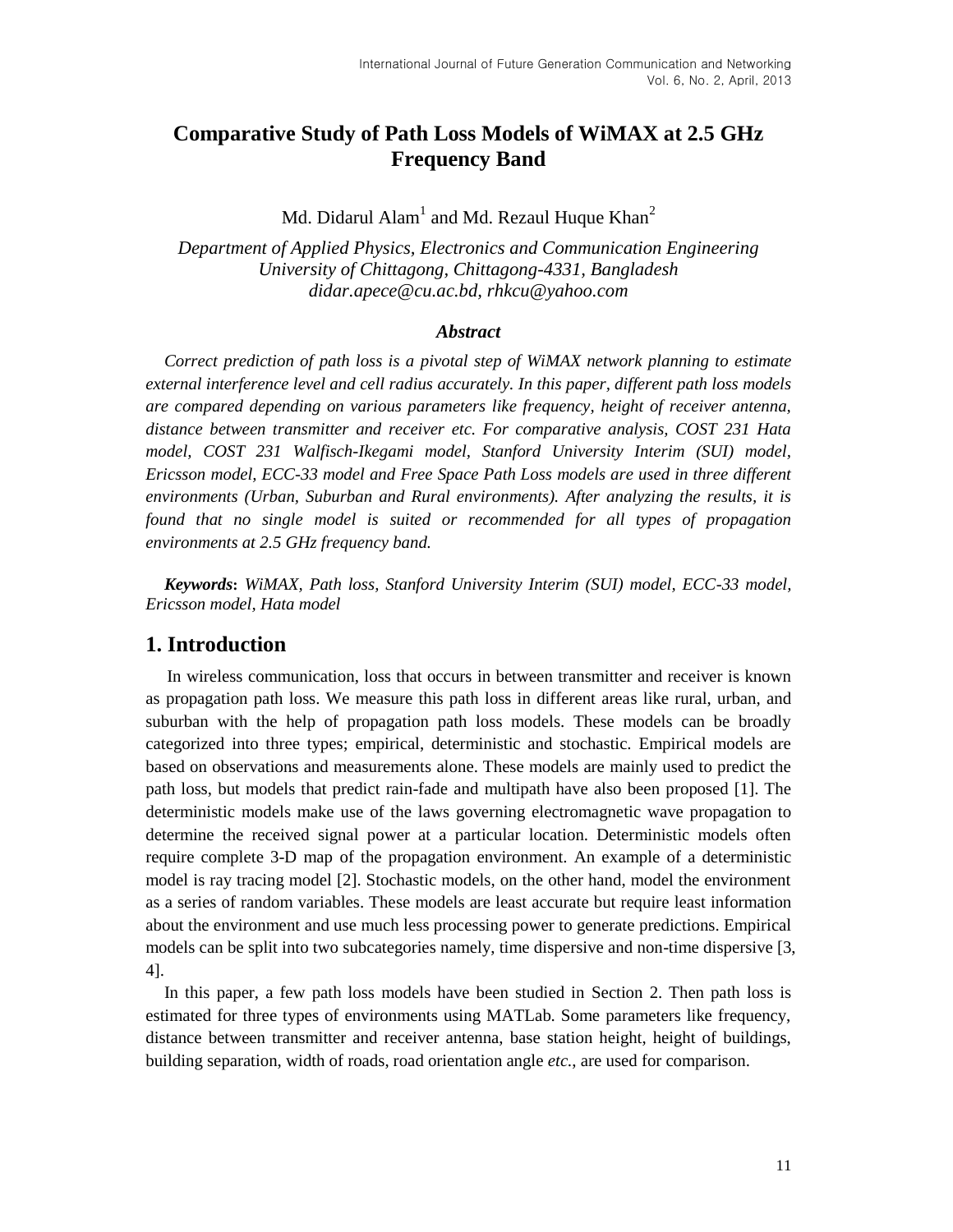# **2. Path Loss Models**

In WiMAX system, transfer of information between the transmitting antenna and the receiving antenna is achieved by means of electromagnetic waves. The interaction between the electromagnetic waves and the environment reduces the strength of the signal sent from transmitter to receiver that causes path loss. There are different models to calculate path loss. Some of them are described and compared in this paper [5].

## **2.1 Free Space Path Loss (FSPL) Model**

Path loss in free space  $PL_{FSPL}$  defines how much strength of the signal is lost during propagation from transmitter to receiver. FSPL model is diverse on frequency and distance. The calculation is done by using the following equation [6]:

 $PL_{FSPI} = 32.45 + 20\log_{10}(d) + 20\log_{10}(f)$ 

Where, f is frequency in MHz, d is the distance between transmitter and receiver in meter.

## **2.2 COST 231 Hata Model**

The Hata model [7] is introduced as a mathematical expression to mitigate the best fit of the graphical data provided by the classical Okumura model. Hata model is used for the frequency range of 150 MHz to 2000 MHz to predict the median path loss. It also contains corrections for urban, suburban and rural (flat) environments. Although its frequency range is outside that of the measurements, its simplicity and the availability of correction factors has seen it widely used for path loss prediction at this frequency band. The basic path loss equation for this COST-231 Hata Model can be expressed as [8]:

 $PL=46.3+33.9log_{10} (f)-13.82log_{10} (h_b)-ah_m+(44.9-6.55log_{10} (h_b)) log_{10} (d) +c_m$ 

Where,  $h<sub>b</sub>$  is transmitter antenna height in meter.

The parameter  $c_m$  has different values for different environments like 0 dB for suburban and 3 dB for urban areas and the remaining parameter *ahm* is defined in urban areas as [8]:

 $ah_m = 3.20(log_{10}(11.75h_r))^2 - 4.79$ for  $f > 400$  MHz

The value of  $ah<sub>m</sub>$  in suburban and rural (flat) areas is given by:

 $ah_m = (1.11log_{10}(f)-0.7)h_r - (1.5og_{10}(f)-0.8)$ 

Where,  $h_r$  is the receiver antenna height in meter.

### **2.3 ECC-33 Model**

 Recently, through the ITU-R Recommendation P.529, the International Telecommunication Union (ITU) encouraged Hata-Okumura model for further extension up to 3.5 GHz [9]. The tentatively proposed propagation model of Hata-Okumura model with report is referred to as ECC-33 model or Electronic Communication Committee model. In this model path loss is given by [8]:

 $PL=A_{fs}+A_{bm}-G_b-G_r$ 

Where,  $A_{fs}$  is free space attenuation in dB,  $A_{bm}$  is basic median path loss in dB,  $G_b$  is transmitter antenna height gain factor and  $G_r$  is receiver antenna height gain factor.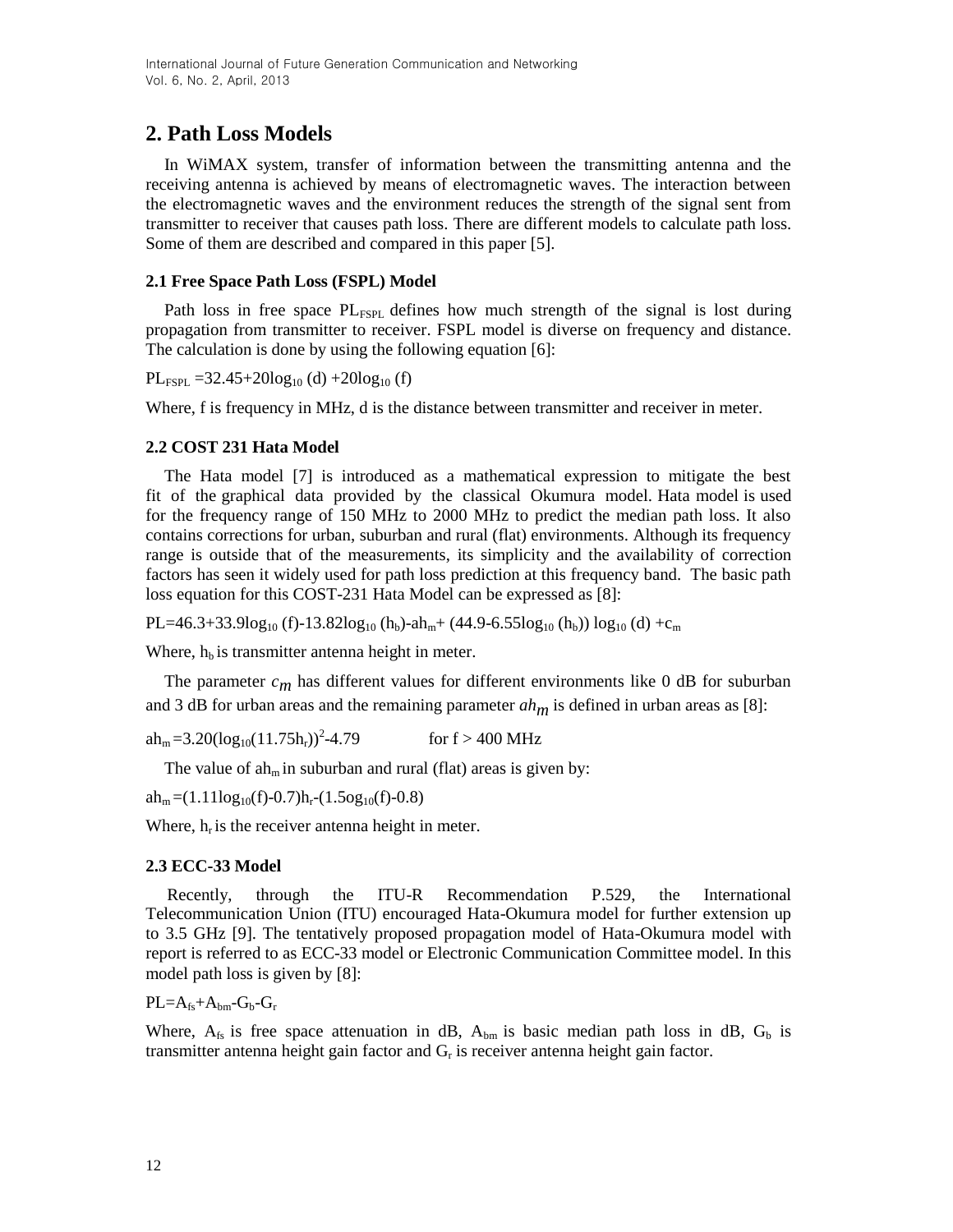These factors can be separately described and given by as:

 $A<sub>fs</sub>= 92.4+20log<sub>10</sub>(+) +20log<sub>10</sub>(f)$ 

 $A_{bm} = 20.41 + 9.83 \log_{10} (d) + 7.894 \log_{10} (f) + 9.56 (\log_{10} (f))^{2}$ 

 $G_b = log_{10} (h_b/200) [13.958 + 5.8(log_{10}(d))^{2}]$ 

When dealing with gain for medium cities, the  $G_r$  will be expressed in:

 $G_r = [42.57+13.7\log_{10}(f)] [\log_{10}(h_r)-0.585]$ 

For large city

 $G_r = 0.759h_r - 1.892$ 

Where, d is the distance between transmitter and receiver antenna in Km, f is frequency in GHz,  $h_b$  is transmitter antenna height in meter and  $h_r$  is receiver antenna height in meter.

This model is the hierarchy of Okumura-Hata model. So the urban area is also subdivided into "large city" and "medium city", as the model was formed in the Tokyo city having crowded and tallest buildings. In my analysis, I considered the medium city model is appropriate for the cities of Bangladesh.

### **2.4 COST 231 Walfisch-Ikegami Model**

This model is a combination of J. Walfisch and F. Ikegami model. The COST 231 project further developed this model. Now it is known as COST 231 Walfisch-Ikegami model. It distinguishes different terrain with different proposed parameters. The equation of the proposed model is expressed in [6]:

For line-of-sight (LOS) condition,

 $PL<sub>LOS</sub>=42.6+26log<sub>10</sub>(d)+20log<sub>10</sub>(f)$ 

And for nonline-of-sight (NLOS) condition,

 $PL_{NTOS} = L_{EST} + L_{rts} + L_{msd}$  for urban and suburban

 $PL_{NLOS}=L_{FSI}$  if  $L_{rts+} L_{msd}>0$ 

Where,  $L_{FSL}$  is free space loss,  $L_{rts}$  is roof top to street diffraction and  $L_{msd}$  is multi-screen diffraction loss.

Free space loss:

 $L_{FSL}$ =32.45+20log (d) +20log (f)

roof top to street diffraction :

 $L_{\text{rts}}$  = -16.9-10log<sub>10</sub> (w) +10log<sub>10</sub> (f) +20log<sub>10</sub> (Hmobile) + $L_{\text{ori}}$ 

$$
= 0 \qquad \text{for } h_{\text{roof}} > h_{\text{mobile}}
$$

$$
L_{\text{ori}} = -10 + 0.345 \Phi \qquad \text{for } 0 < \Phi < 35
$$
  
= 2.5 + 0.075 ( $\Phi$ -35) \qquad \text{for } 35 < \Phi < 55  
= 4 - 0.114 ( $\Phi$ -55) \qquad \text{for } 55 < \Phi < 90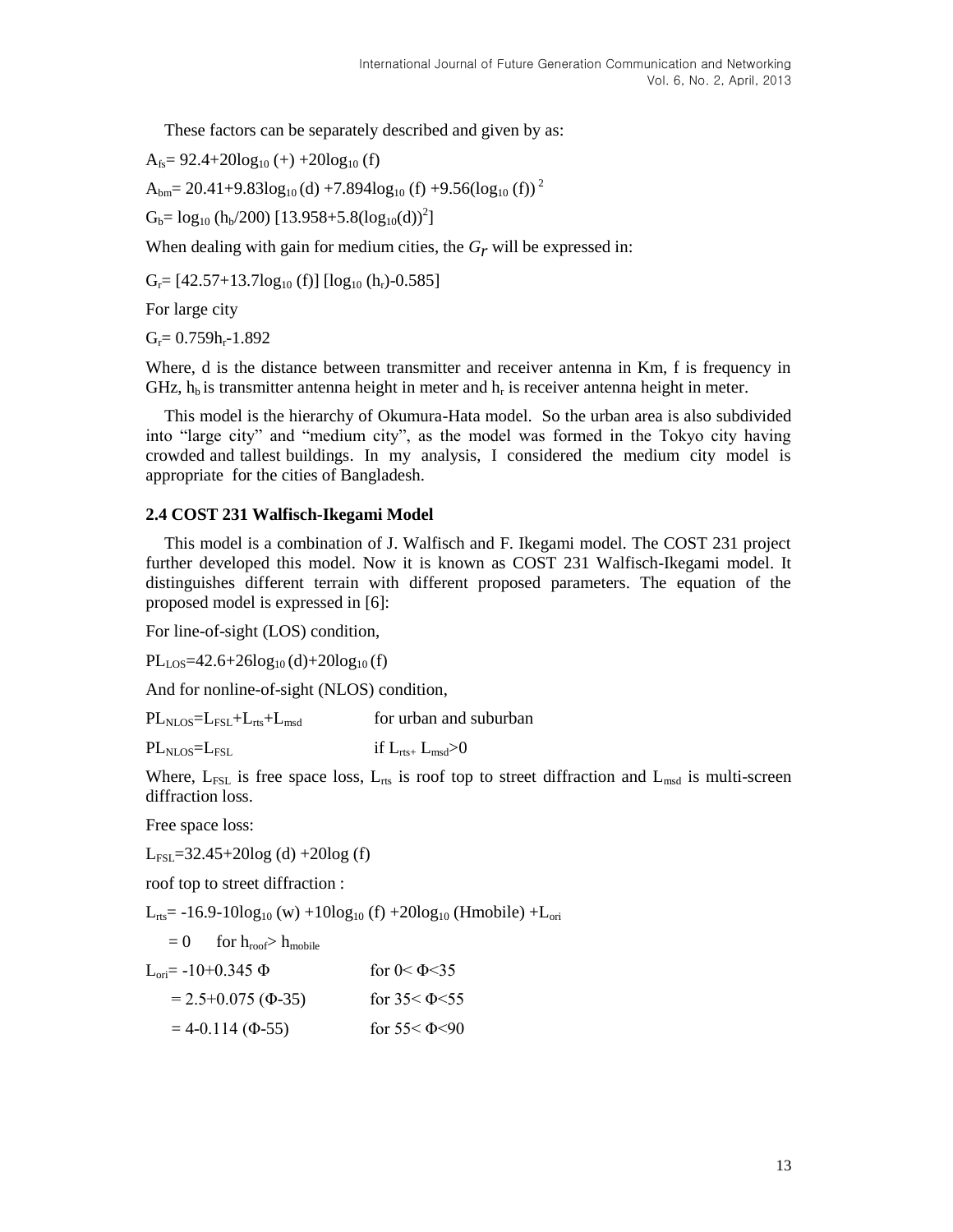Note that

 $\Delta h_{\rm mobile}$ =  $h_{\rm roof}$  -  $h_{\rm mobile}$ 

 $\Delta h_{\rm base}$  =  $h_{\rm base}$  -  $h_{\rm roof}$ 

The multi-screen diffraction loss is:

| $L_{msd} = L_{bsh} + k_a + k_d \log_{10}(d) + k_f \log_{10}(f) - 9 \log_{10}(f) - 9 \log_{10}(B)$ | for $L_{\text{msd}} > 0$ |
|---------------------------------------------------------------------------------------------------|--------------------------|
| $=$ ()                                                                                            | for $L_{\text{msd}}<0$   |

Where,

| $L_{bsh}$ = -18 $log_{10}$ (1+ $\Delta h_{base}$ ) | for $h_{\text{base}} > h_{\text{root}}$               |
|----------------------------------------------------|-------------------------------------------------------|
| $= 0$                                              | for $h_{base} < h_{root}$                             |
| $k_a = 54$                                         | for $h_{base} > h_{root}$                             |
| $=$ 54-0.8 $\Delta h_{\text{base}}$                | for d>0.5 Km and $h_{base}$ h <sub>roof</sub>         |
| $=$ 54-0.8 $\Delta$ h <sub>base</sub> (d/0.5)      | for $d<0.5$ Km and $h_{base} < h_{root}$              |
| $k_d = 18$                                         | for $h_{\text{base}} > h_{\text{root}}$               |
| $=18-15(h_{base}/h_{root})$                        | for $h_{base}$ $\langle h_{root}$                     |
| $k_f = -4 + 0.7((f/925)-1)$<br>density             | for suburban or medium size cities with moderate tree |
| $= -4+1.5((f/925)-1)$                              | for metropolitan or urban area                        |

Where, d is the distance between transmitter and receiver antenna in meter, f is frequency in GHz, B is building to building distance in meter, w is street width in meter,  $\Phi$  is street orientation angel w.r.t. direct radio path in degree.

#### **2.5 Stanford University Interim (SUI) Model**

The frequency bands below 11 GHz use the channel model which is proposed by Stanford University Interim (SUI) model. This model is derived for the Multipoint Microwave Distribution System (MMDS) frequency band from 2.5 GHz to 2.7 GHz. The model covers three most common terrain categories. This model is recommended by IEEE 802.16 Broadband Wireless Access Working Group [11]. The basic path loss formula with correction factors is given as: [6, 10]

$$
PL=A+10 \, \gamma \, \log_{10} \left( \frac{d}{d_0} \right) + X_f + X_h + s \qquad \text{for } d > d_0
$$

Where, d is the distance between Access Point (AP) antenna and customer premises equipment antenna in meter,  $d_0=100m$  and s is a log distributed factor that is used to account the effect for the shadow fading owing to trees and other obstacles having value between 8.2 dB and 10.6 dB.

The parameter A is defined as:

 $A=20log_{10}(4\pi d_0/\lambda)$ 

and the path loss exponent  $\gamma$  is given by:

 $\gamma$ =a-bh<sub>b</sub>+(c/h<sub>b</sub>)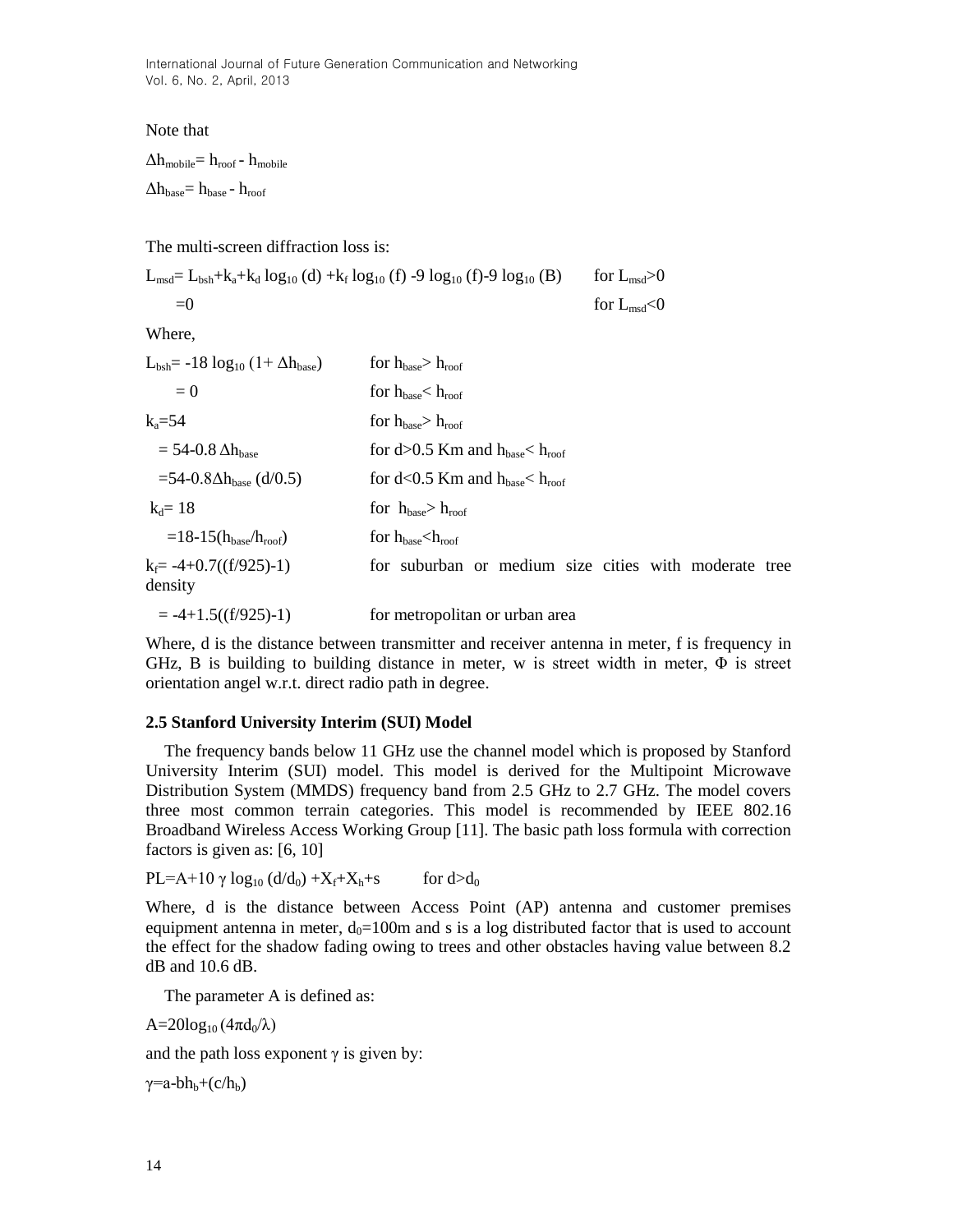Where, the parameter  $h_b$  is the base station antenna height in meters. This is between 10 m and 80 m. The constants a, b and c depend upon the types of terrain, that are given in Table 1. The value of parameter  $\gamma$  is 2 for free space propagation in an urban area,  $3 < \gamma < 5$  for urban NLOS environment, and  $\gamma$  > 5 for indoor propagation [12].

| <b>Model Parameter</b> | <b>Terrain A</b> | <b>Terrain B</b> | <b>Terrain C</b> |
|------------------------|------------------|------------------|------------------|
|                        | 4.0              |                  |                  |
| $b(m^{-1})$            |                  | 0.0065           | 005              |
| c(m                    |                  |                  |                  |

**Table 1. The Parameter Values of Different Terrains for SUI Model [8]**

The frequency correction factor  $X_f$  and the correction for receiver antenna height  $X_h$  for the models are expressed in:

 $X_f = 6.0 \log_{10} (f/2000)$ 

 $X_h$ =-10.8log<sub>10</sub> ( $h_r$ /2000) for terrain type A and B

 $X_h$ =-20.0log<sub>10</sub> ( $h_r$ /2000) for terrain type C

Where,  $f$  is the operating frequency in MHz, and  $h_f$  is the receiver antenna height in meter.

### **2.6 Ericsson Model**

To predict path loss, network planning engineers used software provided by Ericsson Company based on a model called Ericsson model. This model also stands on the modified Hata-Okumura model to allow room for changing in parameters according to the propagation environments. Path loss according to this model is given by [12]:

 $PL = a_0 + a_1 \log_{10} (d) + a_2 \log_{10} (h_b) + a_3 \log_{10} (h_b) \log_{10} (d) - 3.2(\log_{10} (11.75h_r))^2 + g(f)$ 

Where, g(f) is defined by:

g (f)= 44.49  $log10$  (f)-4.78  $(log(f))^{2}$ 

Where, f is the frequency in GHz,  $h_b$  is transmitter antenna height and  $h_r$  is receiver antenna

height in meter.

The default values of these parameters  $(a_0, a_1, a_2 \text{ and } a_3)$  for different terrains are given in Table 2.

| <b>Environment</b> | $a_0$ | a,    | $\mathbf{a}_2$ | a.  |
|--------------------|-------|-------|----------------|-----|
| Urban              | 36.2  | 30.2  | . 4.U          | v.ı |
| Suburban           |       | 68.93 | . 2. J         |     |
| Rural              | 505   | .00.6 | ∟.⊾            | v.ı |

**Table 2. Values of Parameters for Ericsson Model [11]**

The values of parameters  $a_0$  and  $a_1$  in suburban and rural areas are based on the Least Square (LS) method [13].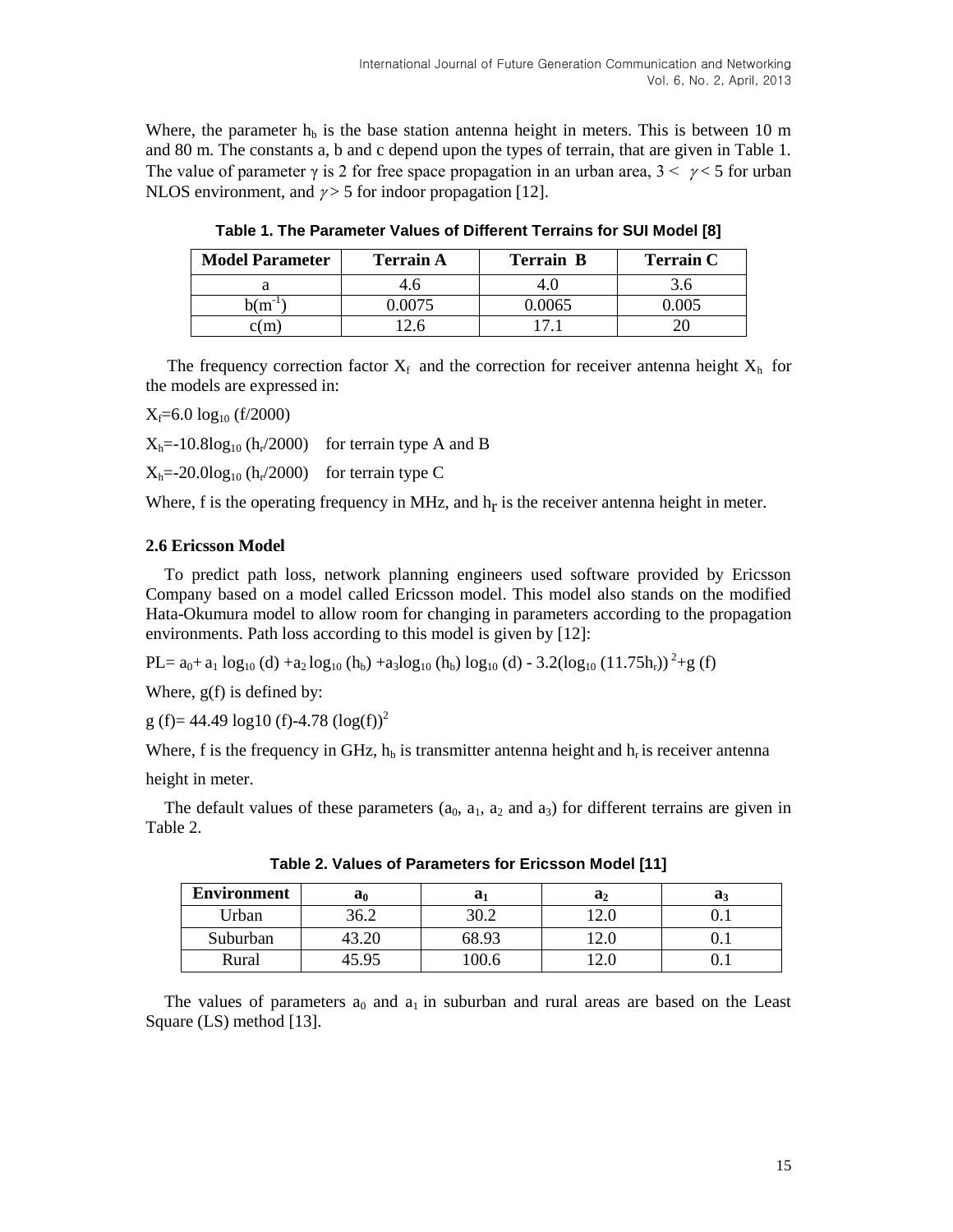# **3. Results and Discussion**

In Bangladesh, as the WiMAX service providers are operating at 2.5 GHz frequency band, I choose to predict path loss of WiMAX signal at this frequency band. The desired WiMAX transmitter to receiver distance is varied upto 5 Km and the carrier frequency is set to 2.5 GHz. Here, three different receiver antenna heights (3 m, 6 m, 10 m) have been considered. I selected three different areas, *e.g.*, Chawkbazar, Mohra (Fultola), and patiya (Uzirpur) as urban, suburban and rural environments respectively to collect certain parameters because these areas meet the requirements to be urban, suburban and rural areas. Chawkbazar is an area having closely spaced buildings that range up to 8 stories in height, street grids, hills, billboards and other obstacles. Fultola, Mohra is an area associated with moderately spaced one-to-four story buildings, trees *etc.* while Uzirpur is a rural area of Patiya with few buildings separated by significant distance, rice-fields, farm-lands, trees and mostly open space. As the structural layouts of these areas are not uniform, I utilized cross-check method to evaluate these areas in terms of parameters. The models that I worked with provided two different conditions, *i.e.*, LOS and NLOS. I used FSPL model as a reference model in this paper. Some parameters used in these models like frequency, transmitter antenna height, receiver antenna height *etc.*, are collected from Banglalion Communications Ltd., [14]. The following table presents the parameters applied in simulation for three different environments.

| <b>Parameters</b>        | <b>Urban</b>                                     | Suburban                        | <b>Rural</b>    |
|--------------------------|--------------------------------------------------|---------------------------------|-----------------|
|                          |                                                  |                                 |                 |
| Transmitter antenna      | 30 <sub>m</sub>                                  | 30 <sub>m</sub>                 | $20 \text{ m}$  |
| height                   |                                                  |                                 |                 |
| Receiver antenna height  | 3 m, 6 m, 10 m                                   | 3 m, 6 m, 10 m                  | 3 m, 6 m, 10 m  |
| Operating frequency      | $2.5$ GHz                                        | 2.5 GHz                         | $2.5$ GHz       |
| Distance between         | 5 Km                                             | 5 Km                            | 5 Km            |
| transmitter and receiver |                                                  |                                 |                 |
| Average building         | 15 <sub>m</sub>                                  | $12 \text{ m}$                  | 6 <sub>m</sub>  |
| height                   |                                                  |                                 |                 |
| Street width             | $10 \text{ m}$ , $12 \text{ m}$ , $18 \text{ m}$ | $10 \text{ m}$ , $12 \text{ m}$ | 10 <sub>m</sub> |
| Building to building     | $1.5 \text{ m}$                                  | $4.5 \text{ m}$                 | Not applicable  |
| separation               |                                                  |                                 |                 |
| Street orientation angle | 30 degree                                        | 40 degree                       | Not applicable  |
| Correction for           | 10.6 dB                                          | 8.2 dB                          | Not applicable  |
| shadowing                |                                                  |                                 |                 |

**Table 3. Simulation Parameters**

### **3.1 Performance Analysis of Simulation Results in Urban Environment**

 Three different receiver antenna heights are used for calculation of path loss, with a varying distance between transmitter and receiver. The numerical results for different models in urban area for different receiver antenna heights are illustrated in Figures 1, 2 and 3.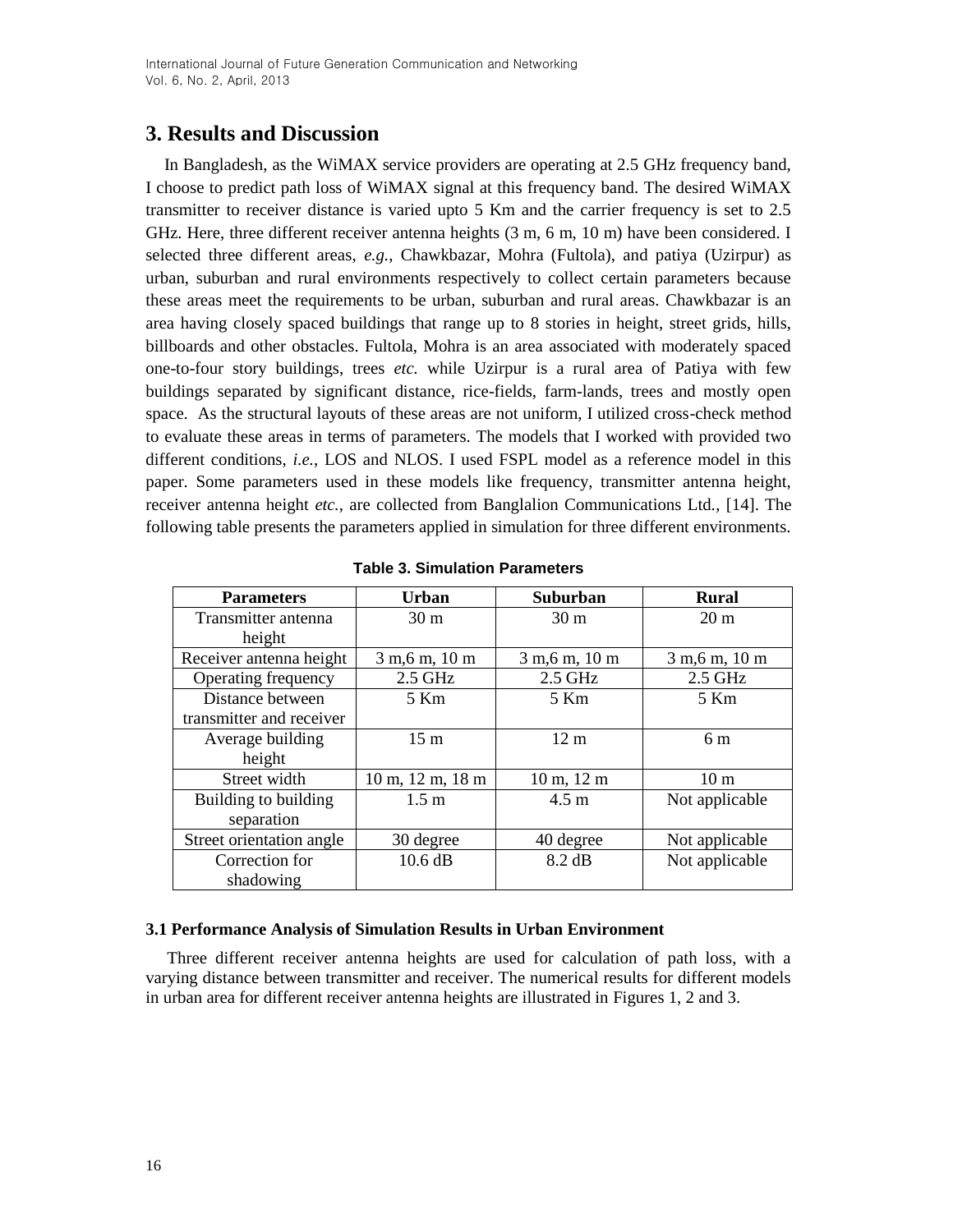

**Figure 1. Path Loss in Urban Environment at 3 m Receiver Antenna Height**



**Figure 2. Path Loss in Urban Environment at 6 m Receiver Antenna Height**



**Figure 3. Path Loss in Urban Environment at 10m Receiver Antenna Height**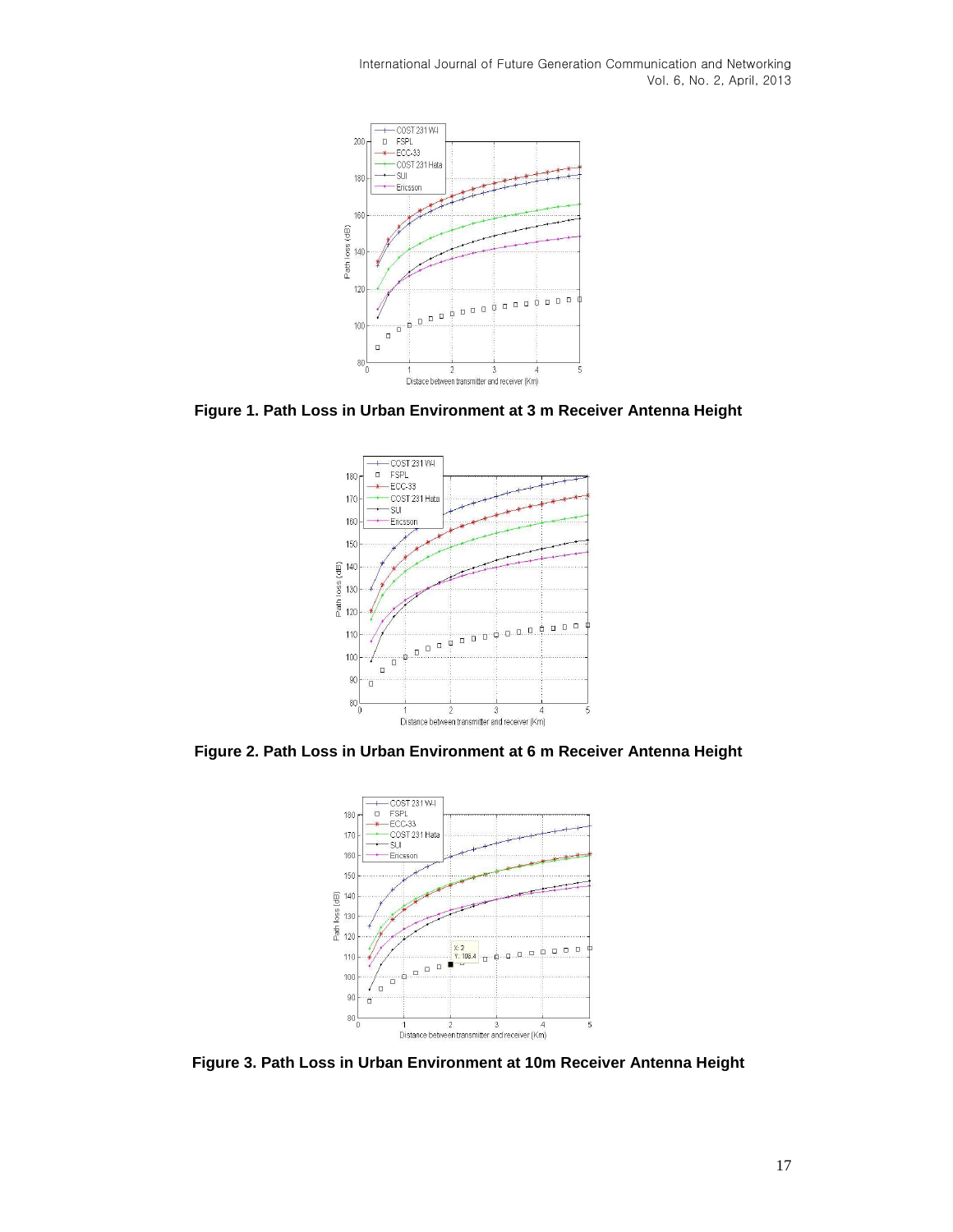The bar chart in Figure 4 illustrates the simulation result in urban area for three different receiver antenna heights. Based on the comparison among the propagation models, the lowest path loss is predicted by Ericsson model for the same set of parameters. The fluctuation of path loss with respect to receiver antenna heights is also the lowest for this model. In contrary, COST W-I model shows highest path loss at 3 m and 6 m receiver antenna heights while ECC-33 model forecasts the highest at 10 m receiver antenna heights and in addition, the highest fluctuation of path loss compared to other models. As increased receiver antenna height provides higher probability to find out LOS condition of signal from transmitter to receiver, path loss decreases with increasing receiver antenna height for all the models.



**Figure 4. Analysis of Simulation Results in Urban Environment at a Reference Distance of 2 km for Different Receiver Antenna Heights**

#### **3.2 Performance Analysis of Simulation Results in Suburban Environment**

 The numerical results for different models in suburban area for different receiver antenna heights are shown in Figures 5, 6 and 7; where the receiver antenna heights are kept the same as in urban environment.



**Figure 5. Path loss in Suburban Environment at 3 m Receiver Antenna Height**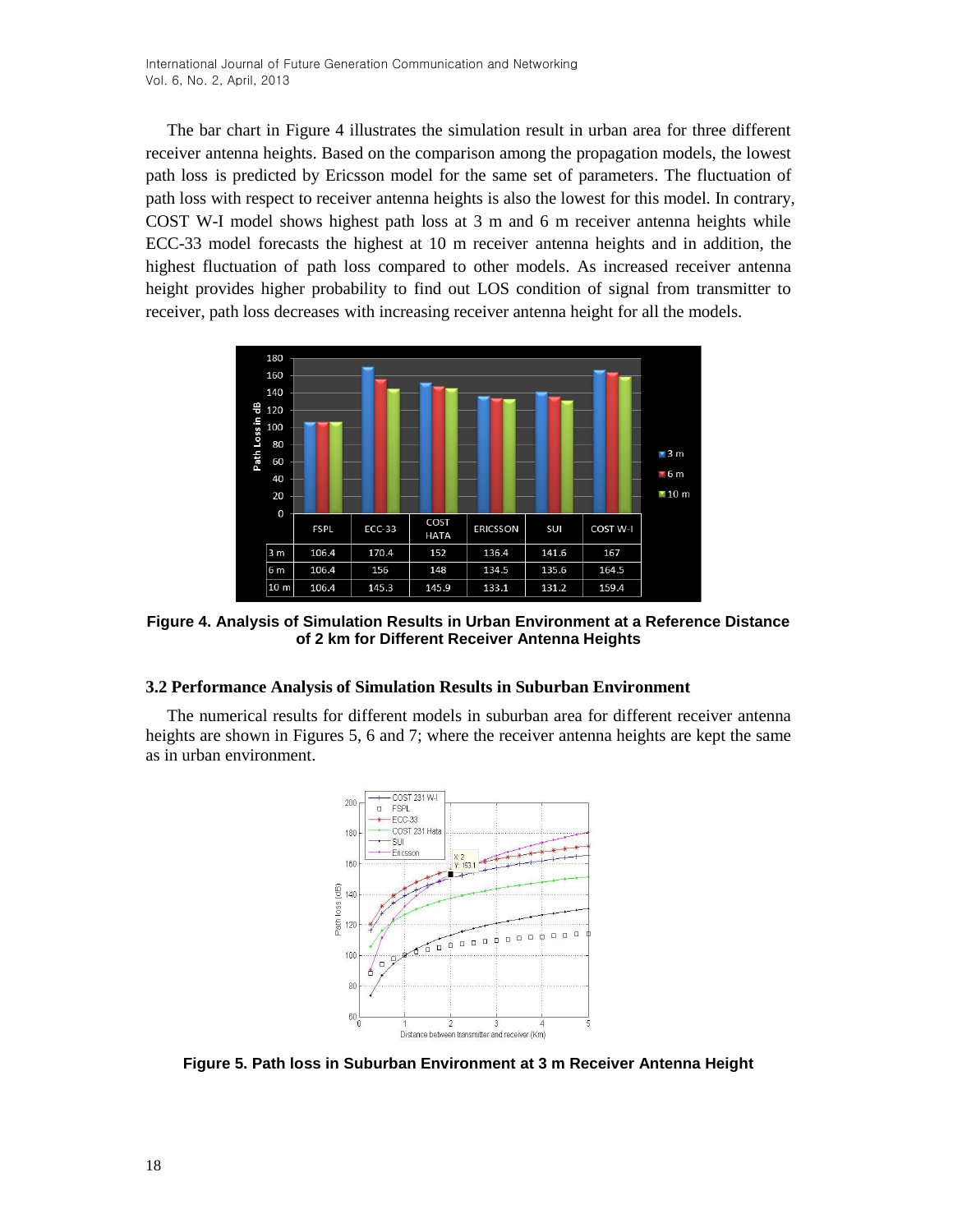

**Figure 6. Path Loss in Suburban Environment at 6 m Receiver antenna height**



**Figure 7. Path Loss in Suburban Environment at 10m Receiver Antenna Height**

 Figure 8 illustrates the simulation result for suburban environment in terms of different receiver antenna heights. Among the colligated models, ECC-33 model predicts highest path loss for three different antenna heights in this terrain with a remarkable fluctuation of path loss. On the other hand, prediction of path loss is lowest in the case of SUI model with a small path loss fluctuation for the same set of parameters. The COST W-I and Ericsson model show moderate result with little wavering of path loss relating to receiver antenna height change. The COST 231 HATA model also shows remarkable fluctuations of path loss with respect to receiver antenna height change. In the case of FSPL model, the path losses remain the same for the three different receiver antenna heights because of the LOS condition.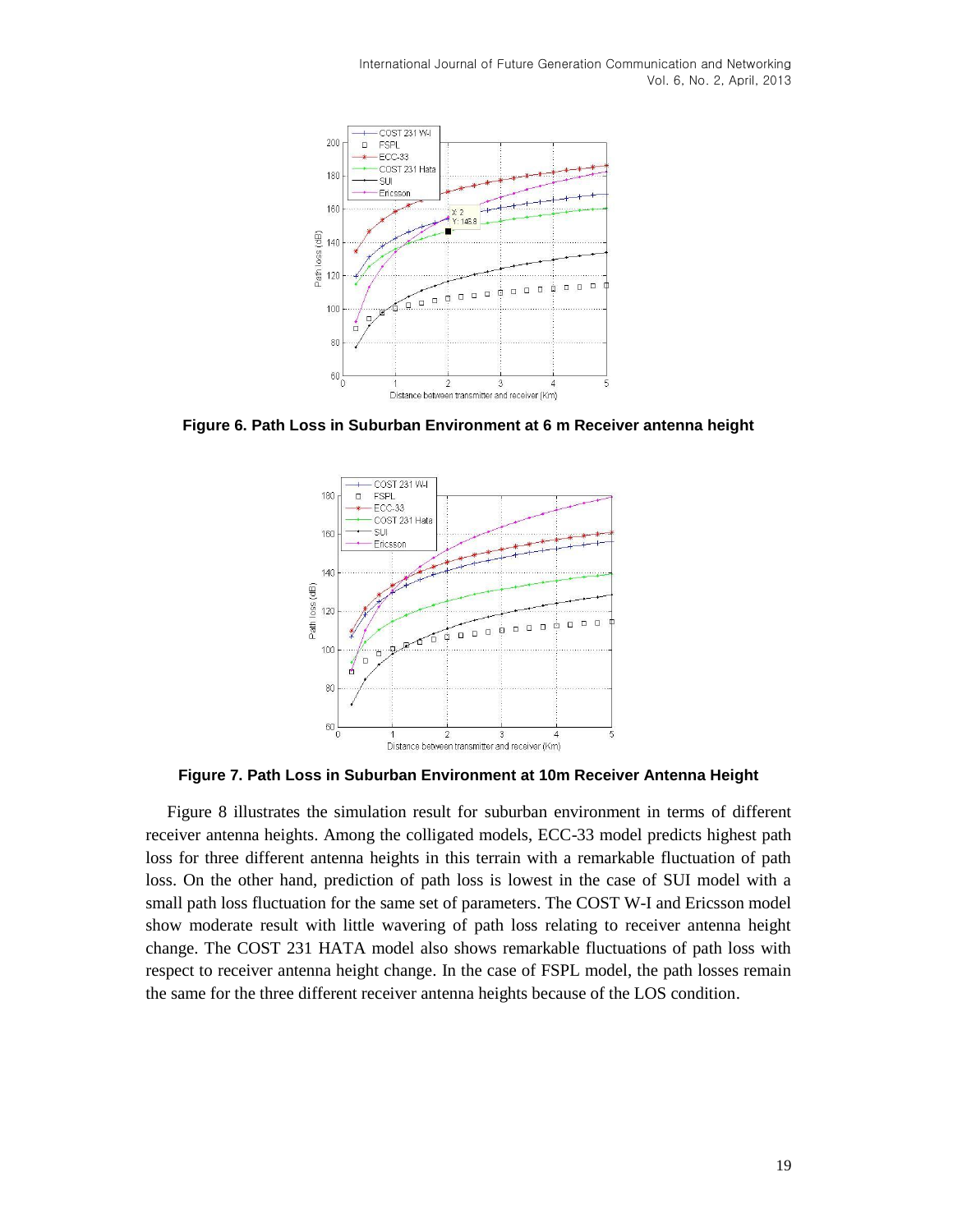

**Figure 8. Analysis of Simulation Results in Suburban Environment at a Reference Distance of 2 km for Different Receiver Antenna Heights**

#### **3.3 Performance Analysis of Simulation Results in Rural Environment**

 Three different receiver antenna heights (3 m, 6 m and 10 m) are used for the calculation of path loss, with a varying distance between transmitter and receiver (up to 5 Km). Transmitter antenna height of 20 m is considered in this case and in addition, the ECC-33 model is not applicable in rural area and the COST 231 W-I model has no specific parameters for rural area. The numerical results for different models in rural area for different receiver antenna heights are illustrated in Figures 9, 10 and 11.



**Figure 9. Path Loss in Rural Environment at 3m Receiver Antenna Height**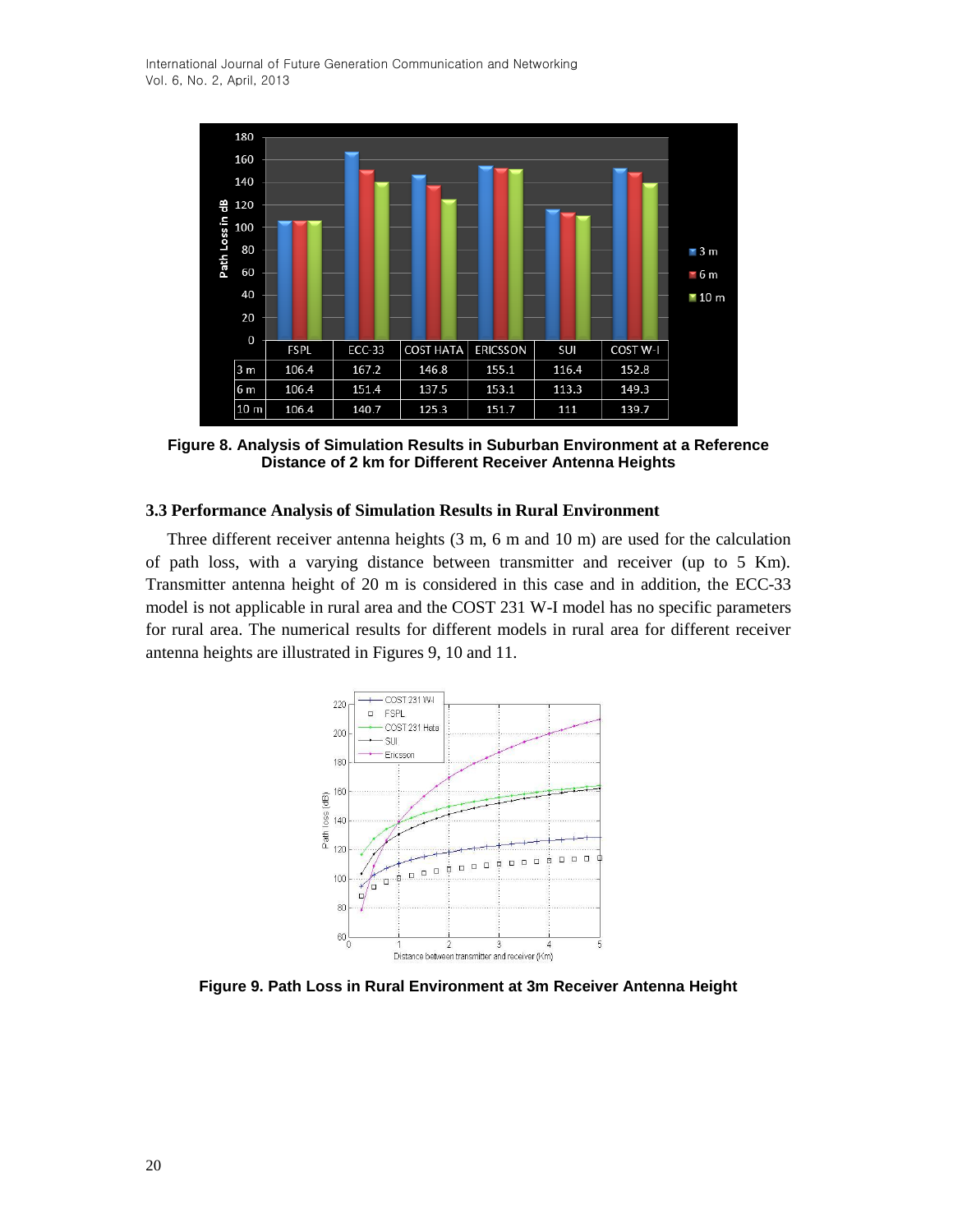

**Figure 10. Path Loss in Rural Environment at 6m Receiver Antenna Height**



**Figure 11. Path Loss in Rural Environment at 10m Receiver Antenna Height**

A comparative picture of simulation results in rural environment is shown in Figure 12. From the overall focus, FSPL and COST W-I models show substantially low result in terms of path loss due to LOS condition. Significant fluctuation of path loss is exhibited by COST Hata and SUI models with moderate path loss. Ericson model depicts highest path loss (169.4 dB to 166.1) with low variation for dissimilar receiver antenna heights. For this type of environment, different models can be chosen for different perspectives. If the area is flat enough with less vegetation, where the probability of getting LOS condition for signal is high, in that case, I may consider FSPL model for path loss calculation. Alternatively, if the probability of finding LOS condition is low, in that situation, COST Hata model shows less path loss compared to SUI and Ericsson models especially at 10 m receiver antenna height. But considering all receiver antenna heights, SUI model shows low path loss (144.2 dB at 3 m and 138.2 dB at 6 m) in comparison to other models.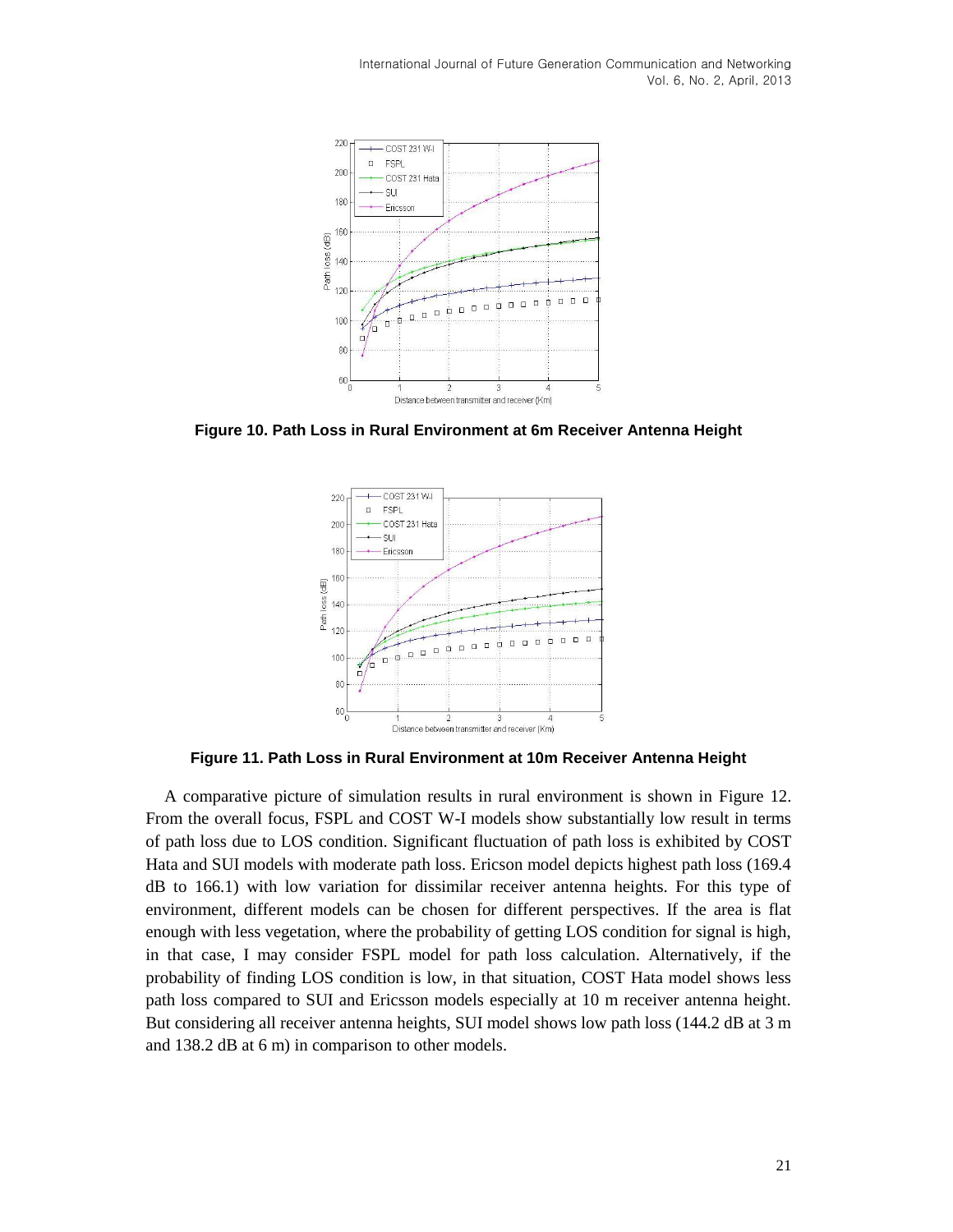

**Figure 12. Analysis of Simulation Results in Rural Environment at a Reference Distance of 2 km for Different Receiver Antenna Heights**

# **4. Conclusion**

In this comparative analysis, no single model is found to be suited or recommended for the three types of environments. Finally, FSPL model can be referred as the appropriate model to calculate path loss in all three different propagation environments, if there is a LOS condition. On the other hand, in the case of NLOS condition, SUI model shows lowest path loss in different environments for all the three receiver antenna heights while ECC-33 model shows highest path loss as compared to other models.

| Table 4. Observation of Path Loss in Three Different Environments |
|-------------------------------------------------------------------|
|                                                                   |

| <b>Type of</b> | <b>Model showing</b> | <b>Model showing</b> | <b>Model showing highest</b> |
|----------------|----------------------|----------------------|------------------------------|
| environment    | <b>lowest</b>        | <b>lowest</b>        | path loss (LOS &             |
|                | path loss (NLOS)     | path loss (LOS)      | NLOS)                        |
| Urban          | Ericsson             | <b>FSPL</b>          | $ECC-33$                     |
| Suburban       | SUI                  | <b>FSPL</b>          | $ECC-33$                     |
| Rural          | SUI                  | <b>FSPL</b>          | Ericsson                     |

The results can be assumed in the preliminary design of WiMAX cellular system. The path losses for suburban areas are lower than the path loss values of urban areas because suburban areas are composed of residential and garden areas, while urban areas are cities with tall buildings and their complete facilities. Similarly, path loss values of rural areas are lower than those values of suburban areas because rural areas are composed of open land with small buildings, farms and free spaces.

Moreover, the simulation results of this paper correspond to the simulation results of path loss prediction conducted in other areas of the world due to the similarities in terrain profiles [4, 15, 16].